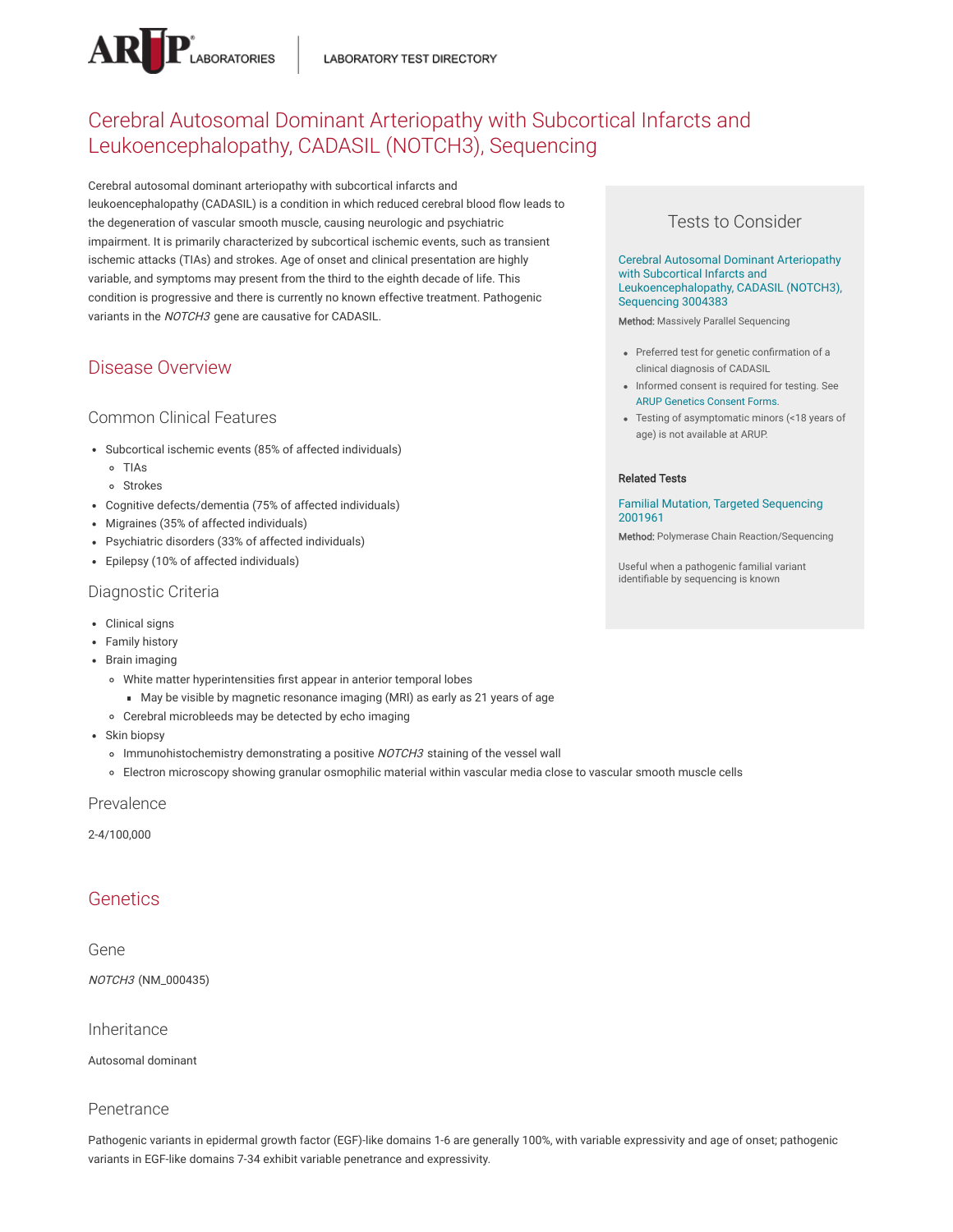Rare

# Test Interpretation

Clinical Sensitivity

95%

### Analytical Sensitivity

For massively parallel sequencing:

| <b>Variant Class</b> | Analytical Sensitivity (PPA) Estimate <sup>a</sup> (%) | Analytical Sensitivity (PPA) 95% Credibility Region <sup>a</sup> (%) |
|----------------------|--------------------------------------------------------|----------------------------------------------------------------------|
| <b>SNVs</b>          | >99                                                    | 96.9-99.4                                                            |
| Deletions 1-10 bp    | 93.8                                                   | 84.3-98.2                                                            |
| Deletions 11-44 bp   | >99                                                    | 87.8-100                                                             |
| Insertions 1-10 bp   | 94.8                                                   | 86.8-98.5                                                            |
| Insertions 11-23 bp  | >99                                                    | 62.1-100                                                             |

aThe gene included on this test is a subset of a larger methods-based validation from which the PPA values are derived.

bp, base pairs; PPA, positive percent agreement; SNVs, single nucleotide variants

### Results

| Results as Reported in Patient Chart | Variant(s) Detected                                  | <b>Clinical Significance</b>                       |
|--------------------------------------|------------------------------------------------------|----------------------------------------------------|
| Positive                             | One pathogenic or likely pathogenic variant detected | Confirms or predicts a diagnosis of CADASIL        |
| See note                             | One variant of uncertain significance detected       | Unknown if variant is disease causing or benign    |
| Negative                             | No pathogenic variants detected                      | Diagnosis of CADASIL unlikely, though not excluded |

### Limitations

- Diagnostic errors may occur due to rare sequences.
- Large deletions and duplications are not detected.
- Deep intronic and promoter variants will not be detected.
- A negative result does not exclude a diagnosis of CADASIL.
- The following regions are not sequenced due to technical limitations of the assay: NOTCH3 (NM\_000435) exon(s) 1.

# Additional Resources

Dichgans M, Herzog J, Gasser T. [NOTCH3 mutation](https://pubmed.ncbi.nlm.nih.gov/11706120/) involving three cysteine residues in a family with typical CADASIL. Neurology . 2001;57(9):1714-1717.

Dichgans M, Mayer M, Uttner I, et al. The [phenotypic](https://pubmed.ncbi.nlm.nih.gov/9818928/) spectrum of CADASIL: clinical findings in 102 cases. Ann Neurol. 1998;44(5):731-739.

Markus HS, Martin RJ, Simpson MA, et al. [Diagnostic](https://pubmed.ncbi.nlm.nih.gov/12395806/) strategies in CADASIL. Neurology . 2002;59(8):1134-1138.

Opherk C, Peters N, Herzog J, et al. Long-term prognosis and causes of death in CADASIL: a [retrospective](https://pubmed.ncbi.nlm.nih.gov/15364702/) study in 411 patients. Brain. 2004;127(Pt 11):2533-2539.